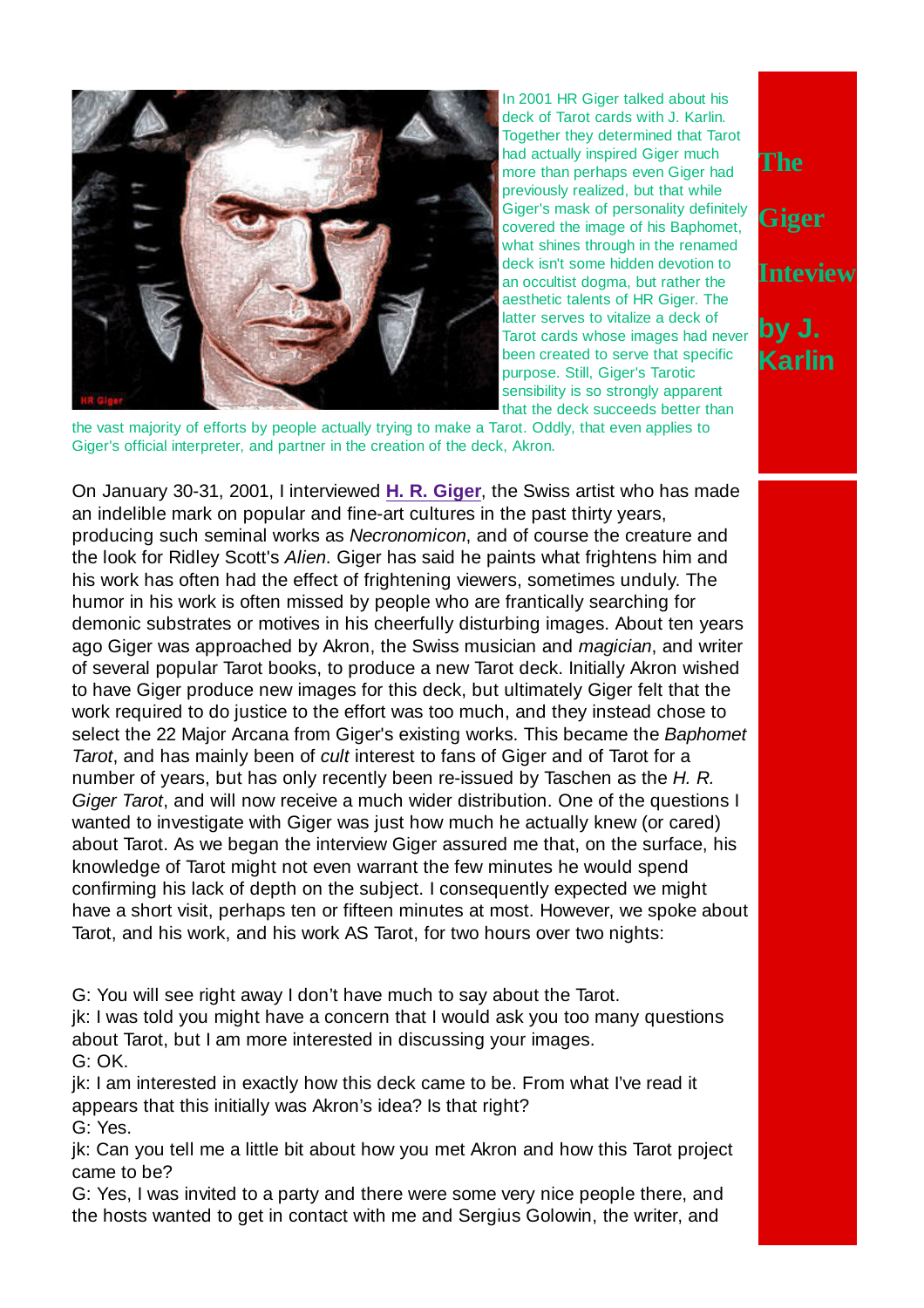there was also among this small group of people, "artists" if you like—Akron—a very enigmatic figure. And he was so unusual you know, and very intense and talkative. He was a member of Amon Düül, the rock group, and I knew that he had written some books about psychology. And he knows a lot about Tarot and about many subjects. I wasn't very familiar with Tarot, I had done just a couple of "cards", **The Magus (Work #276, 1975)**, and that was of a good friend of mine who died in 1972, Friederich Kuhn, an artist, and I liked him very much and I presented him as The Magus. A year after he died I used a photo I took about 1/2 a year before he died and I changed it to The Magus. And then there was another painting—**The Devil (Work #272, Baphomet, 1975)**, Akron used that, yes that's the only one [of the paintings in the Giger Tarot] that is a Tarot card. Fifteen—the head of the Baphomet and the lady who is in the pentacle—up it's the lady and down it's the Baphomet, the horns and the ears and the beard and then if you put these two, one over the other, you get the [double] pentacle and that's the balance between

the two forces.

jk: So this painting of Baphomet was intended to be a Tarot image? Before Akron? G: Yes, I had these two "cards" if you like, and then Akron didn't like The Magus because of the color of the card, which I understand very well because all the others have the same color and it wouldn't be good to use the painting with Kuhn as The Magus.

jk: Now that you have mentioned it, the color on most of these cards—

G: They are all the same color because when I painted with the airbrush I used ink and white color, and I sprayed one over the other and it became bluish, the white over the black, and when I used black ink with a little water it got brown—so grisaille [gray monotone, from warm to cold]. So, all or most of my paintings have been with the airbrush in these colors. And so the green Magus [i.e., the Kuhn Magus] would not fit in, so Akron used the Mirror Image painting for this card jk: Spieglebild.

G: Yes, **Spieglebild (Work# 344, 1977)**, and I think the way he used it was very good. I mean, he just took those images that he thought would work well for the cards.

jk: When he came to you and said he wanted to use your images, why did you decide to do it?

G: You know I was curious—I was interested in all kinds of mystery or deeper meanings in the paintings because I myself have not analyzed why they have turned out like this or like that. It's sometimes quite strange for me to see my own paintings. It comes as a surprise to me sometimes. As it is for someone else, the finished painting is a kind of mystery. This is because most of my paintings are done in the way of the surrealist painters, intuitively, and so I was very happy to find somebody who wanted to give them a meaning. Akron decided when he chose an image that we should talk about each card, and then we had a telephone call for each one, we talked for about an hour or so for each specific image and I told him what I knew about it, what had influenced me or what I had felt or what could be a kind of psychogram in the image or whatever. And that was what I liked very much in the book, the analysis of the images.

jk: Now are you talking about the Taschen version and its descriptions? G: Yes.

jk: The new book then?

G: Both. They contain the same cards. In the old one—the English text is shorter. Have you read the German one, the Baphomet Tarot?

jk: I haven't.

G: Well that was a thick book, about 500 pages. And it's much more worked out than the translations in the small booklet the other company [the publisher before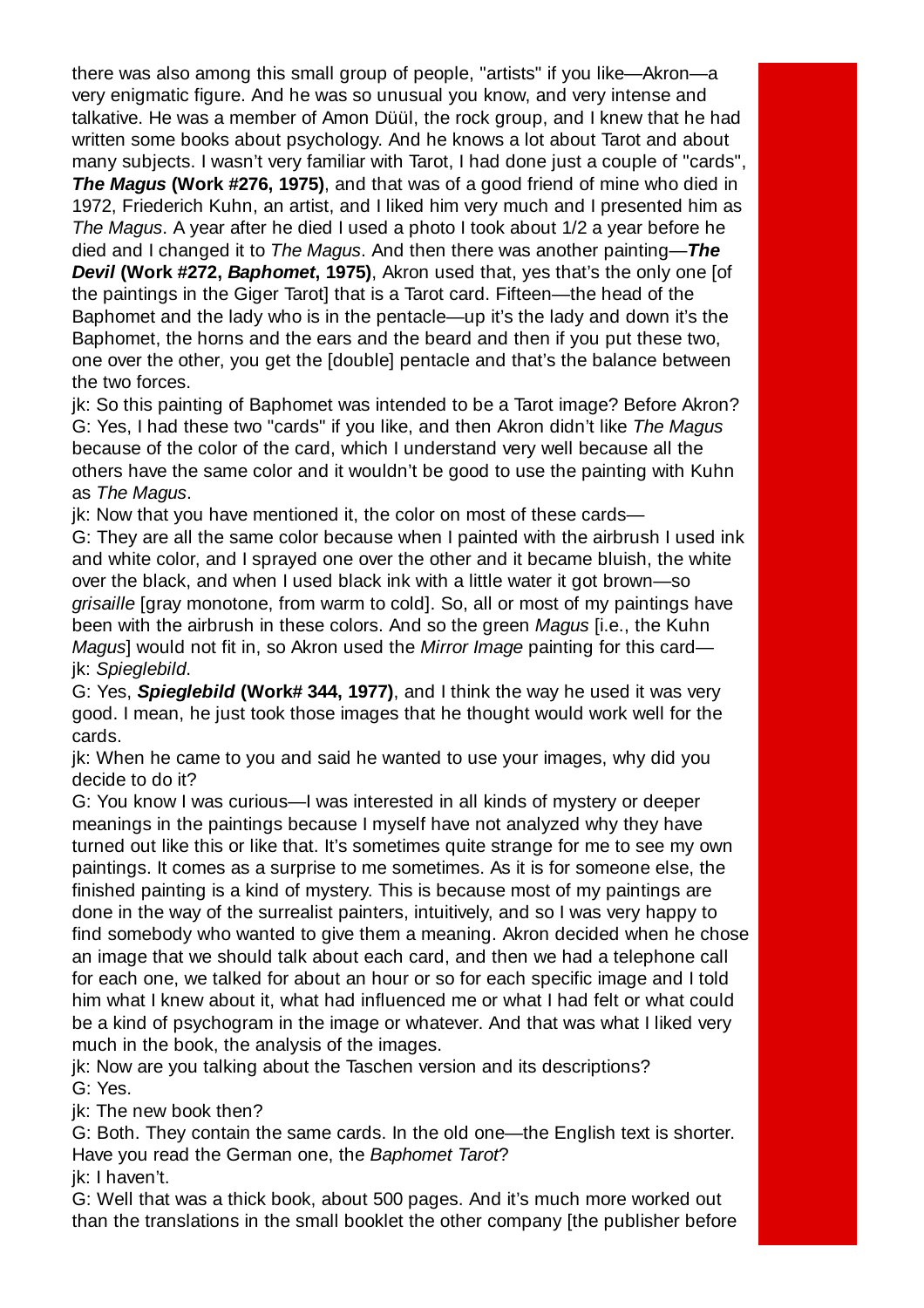Taschen—A. G. Müller] produced for the English-speaking market. So for Taschen he produced something from this other, older, book, more like the German version. jk: Have you seen Taschen's English version?

G: No. I mean I have seen it but I haven't read it. I think it's probably the same as the German one, no?

jk: One thing is that Akron talks about how Taschen decided to focus on your artwork more than on his text.

G: So, Taschen chose it because of my images and not because of his text, is that what you think?

jk: Akron thinks that.

G: That is probably true because all the books Taschen has published have been more or less paintings or images, not much text.

ik: That is their main interest.

G: Yes.

jk: So, to summarize, you met Akron at a party or gathering and at that time he seemed to you to be very talkative and unusual?

G: Yes, now he's a little less garrulous but in earlier times he was very animated, but he is a very intelligent guy, very knowledgeable, he is fantastic. You don't know him?

jk: I know of his books on Tarot. I haven't talked to him yet. He has a website on the internet so I'm thinking of sending him an e-mail, and just ask him a few questions as well.

G: Yeah, I think that's much better, because he can give you a much better explanation for these things than me. I just did these images, not especially for the Tarot.

jk: But I think that looking at these images, even apart from what he may have thought about them, that there are many impressions that come off these paintings that remind me of Tarot. I wanted to ask you have you studied Tarot at all? G: No.

jk: Now you had an interest at some point in Aleister Crowley's work, or at least in his Tarot, is that right?

G: Yeah, I only know his Tarot cards that he made with Frieda [Harris] and I like them very much, but I never studied them. And I do not like it if somebody wants to do the Tarot for me, you know? I'm very superstitious and I hate that.

jk: So no one has ever done a card reading for you?

G: No.

jk: No one has told your fortune?

G: No.

jk: That you know about.

G: Yeah.

jk: Do you think Akron has ever read your cards and not told you about it?

G: (laughing) I don't know, if somebody doesn't tell me how would I know?

jk: That's a funny thing because in Tarot people sometimes talk about whether it's ethical to read and not tell someone about it. Of course that assumes you believe there is anything to it or not.

G: I know that if somebody tells you things like—a prediction—I react in a way I wouldn't act without knowing about that and that makes me—that makes me afraid.

jk: So you don't want to know what's coming?

G: Yeah, it's not because I'm afraid it's coming. It's because I'm afraid about my reaction. Because I myself have no control.

jk: I see. So Akron came to you after your meeting and suggested that this would be a good idea and the reason why you wanted to do it was because he was going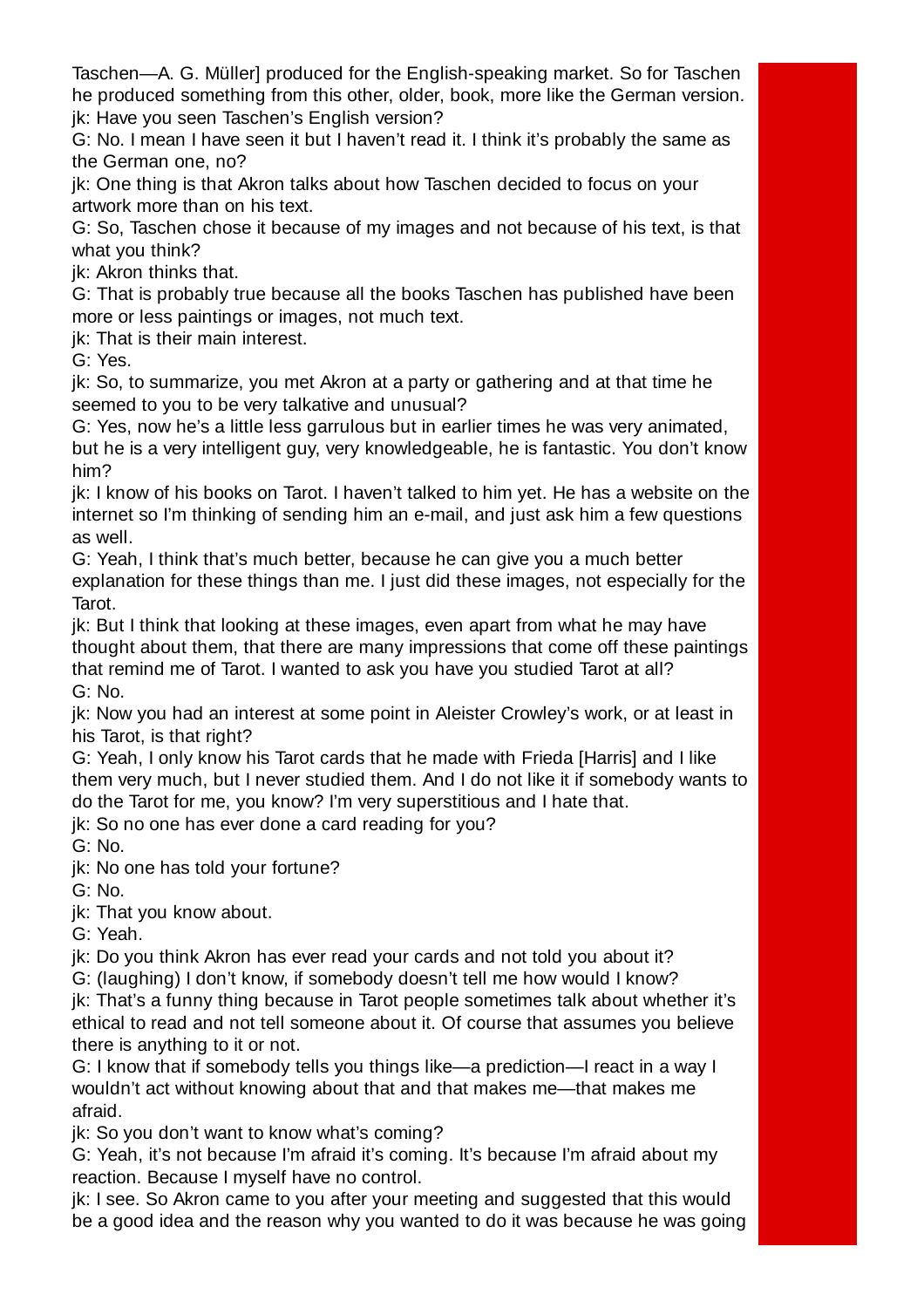to give meanings to what he saw in these cards.

G: You know, it was just another presentation of my work, and a funny one, because the cards are quite different from the normal Tarot deck, no? jk: That's something I wanted to talk about. Here's how I've looked at your deck. I had not seen these cards before, the images that were selected for them by Akron,

and I had not seen what he had said about them, so what I did was to open the box and I looked at a card and I wrote down what I thought about it—

G: Did you like it?

jk: I think that these are great, I like them very much, and I think the choices that were made were mostly correct. When I went back to read what it is in the book, what Taschen has allowed Akron to say, then it seemed there was not much there, not as much as I would have liked to have seen, about your images. What they've done in the English book is they've emphasized fortune-telling. They've emphasized reading cards, telling fortunes.

G: I don't understand you.

jk: I'm sorry, in other words, about 2/3 of the text of the book is about how to interpret the cards in telling fortunes. Only about a page and a half or so on each painting, on each card, actually talks about the image. So it isn't very much. G: Yeah, that's true. I have to control how—I have a problem in reading the text of

Akron sometimes because it is a lot of fantasy. And I don't—it's sometimes a little too much.

jk: I agree. I think you're right, but I want to be fair to him as well, and I think a lot of his ideas about how these work as Tarot cards are probably correct. But I think there's a tendency in the text, at least that's in this book, for him to say things that aren't very clear.

G: He uses fantasy sometimes and it's a little too much.

jk: For example, on the **Magician (Work# 344, Spiegelbild, 1977)** painting, where you have the guillotine blade and the reflected image, when I looked at that image, again before I had read Akron's text, this was really clear to me why it would be chosen for this card, because part of the idea of the Magician or the Magus card in Tarot is of a person who is able to use his mind to conceptualize (or conjure), to reach out and use an idea as a tool, made out of virtually anything you could imagine or you could dream about. And this card seems to be about a person, or an entity, whose mind is bursting with these kinds of images, with these kinds of dreams, and that is reflected in this blade, and one of the things about the Magician card is that the Magician usually has tools that are laid out on a table and these tools are manifestations of his own desire—that is he wants to be able to do something in the world and these are ways in which he can do it, and so to me when I look at this blade that is the Magician's tool. It's a funny thing because it's a tool that's directed at yourself, you cut off your head when you start thinking this way.

G: That is correct, I didn't reflect about that but you're right. The blade, and the round thing—they are the coins or whatever, they are all there. That's true, they are all there, I didn't realize that.

jk: But the thing is Akron says nothing about this. And you're saying you hadn't thought about this either.

G: Yeah. Just now I saw it because you talked about the four tools.

jk: But see this is the interesting thing about the way Tarot can work with an artist, and even though you didn't intend for that image to be matched with that card it still works. I'm sure Akron realized that as well, but again part of what happened when Taschen edited his text down was that he wasn't able to say everything that he might have wanted.

G: That was not edited.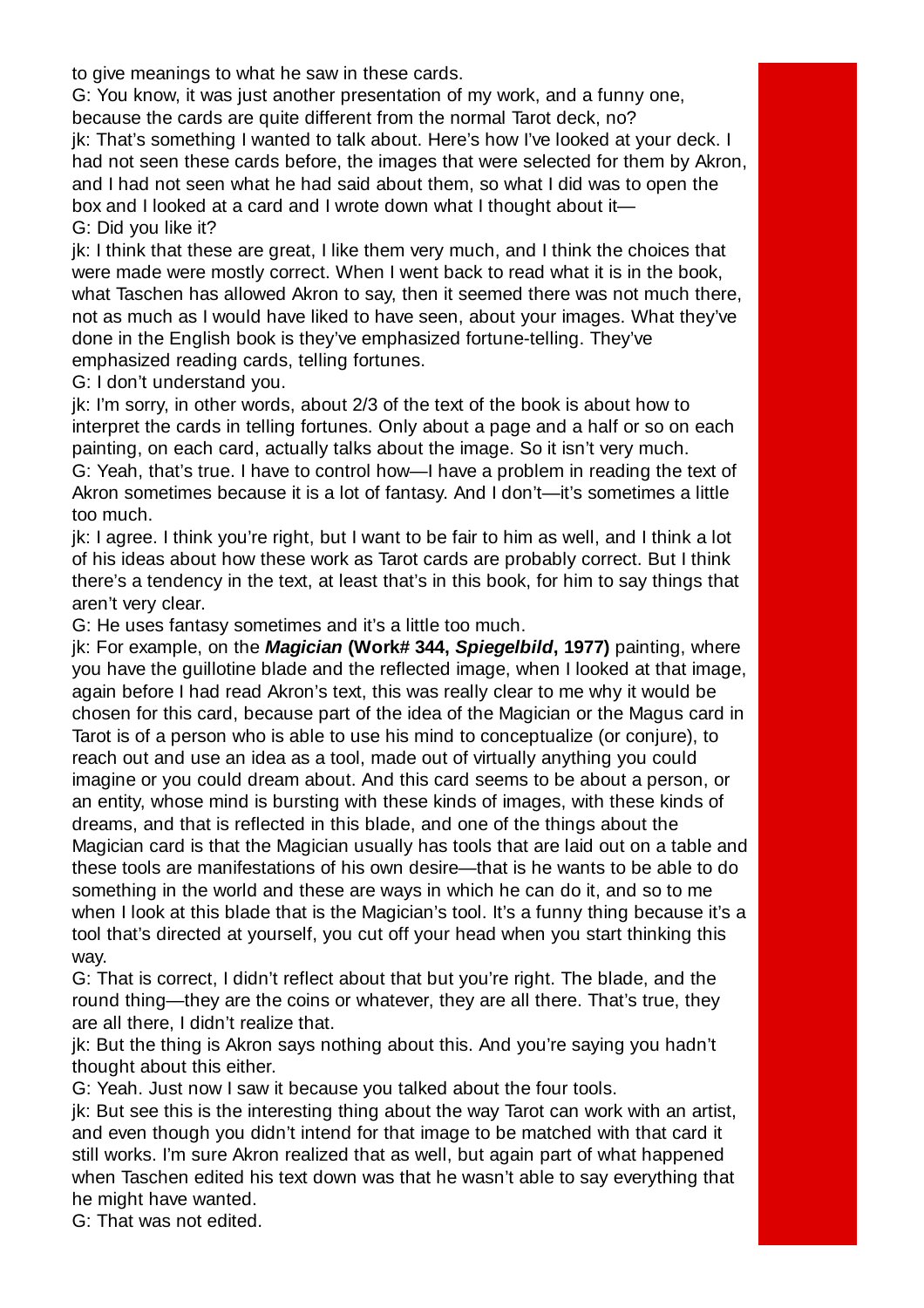jk: You don't think the text was edited?

G: No, Akron did that, there was no editing. You know, he did the whole book in a very short time and he did everything, he did the pages [layouts], the editing or whatever he did himself. I think Taschen never read it at all.

jk: I've heard this also, that Taschen didn't pay much attention to what Akron was writing.

G: Yeah, I think not, and Taschen probably decided to let Akron do what he wanted to do because they wanted to have my paintings.

jk: Now did you approach Taschen about this project or did they come to you to initiate this new edition?

G: I have to think how that worked. I think Akron went to Taschen, because he knew about my HR Giger ARh+ and he knew that had worked well and he was looking for a publisher, and he said we should ask Taschen because the Baphomet Tarot didn't work at all because the early publisher was uncomfortable with our Tarot.

jk: Why?

G: I think because of the sexuality in it. The unusual images. These people didn't want to release the deck, they didn't like this Tarot at all, and I think they wanted us out.

jk: So they were uncomfortable with the whole thing.

G: Yeah, Akron told me that, and they sold about—I mean they did a German, a French, and an English edition—they sold each year about 2-300 decks and no more. They didn't give it normal Tarot-card distribution.

jk: Are you talking about A. G. Müller, or some other publisher?

G: Müller, yeah. And Akron had problems with these people. You know in the beginning we had this friend, he was the director of the Müller Tarot cards, and then they fired him, and after that we realized that the new director disliked our Tarot.

jk: Well, why do you think that Taschen was receptive then?

G: Taschen saw the erotic aspects of some of my work as an advantage, not a problem. They also changed the title from Baphomet to Giger Tarot.

jk: Why was the title changed?

G: Because Taschen thought he could sell more if the title was Giger.

jk: Let me read to you what Akron writes in the English preface to the new book. He talks about the change of the name of the deck. He says "Although we lost the Baphometic philosophical superstructure, this meant that we gained a compact book of Tarot interpretations that was easier to understand. We have therefore called it simply, but appropriately, The H. R. Giger Tarot." There are some comments he makes in this preface where he talks about how Taschen wanted to eliminate the discussion about Baphomet.

G: Maybe that was Taschen's editor that wished to do this.

jk: It seems as though Akron is saying that since most of what he had contributed has been taken out, it should now be called H. R. Giger Tarot. So you agree with that.

G: Yes—sorry, could you repeat it please.

jk: That sentence in English suggests that since the book is now reduced, and that the publisher doesn't want to talk about Baphomet and instead is going to talk about your images and also how you can use those images to tell fortunes that NOW the deck should be called H. R. Giger. You know, it's sort of amusing. He wanted the deck to be called something else when it was mostly about his text, but now he wants it to be called yours.

G: There is also another reason, because Akron wanted to keep the rights for the Baphomet Tarot and he wanted to have it still on the market, and he likes his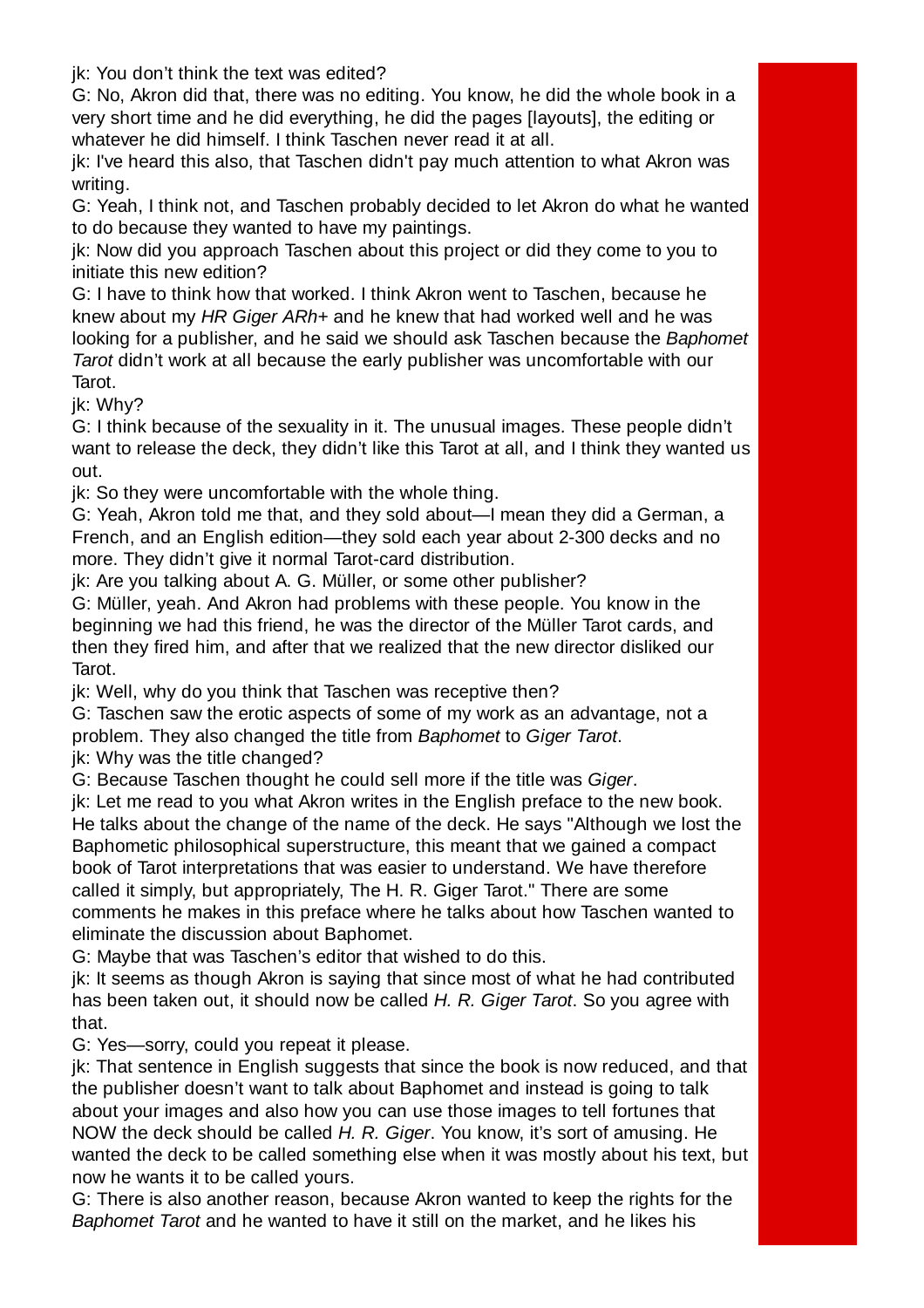500-page book and everything that he is saying about the Tarot is there. And he thinks the smaller Taschen book doesn't contain all of what he has said about the Tarot. And so he has told me that he would like to have that and that he has found another publisher for the Baphomet Tarot. He changed the text for Taschen quite a bit, but he can't change it too much because the images are the same, just the interpretation is a little different.

jk: They list about six translators who worked on it.

G: Who? You are talking about the translators of the English version by Taschen?

jk: Yes. It says "translated by..."

G: Oh, I didn't realize that.

jk: Akron didn't translate this. And there was an editor too.

G: Yeah, I have to read this again. You know it came out and I didn't have the English version right away. So now I have it but I didn't realize.

jk: So maybe they did edit something in the English version.

G: Yeah. But not in the German. Though it would be difficult for me to find out, but maybe they edited it in English. We don't know English good enough, Akron and I, to find out what happened.

jk: Well, you know in the tradition of Tarot, and you mentioned Crowley and Frieda Harris, but there is this tradition in the last 100 years where a designer will work with an artist and that artist basically becomes an illustrator of the designer's ideas. G: You mean Frieda Harris?

jk: Harris was certainly that, she was an artist but she was illustrating...

G: ...Crowley's ideas.

jk: And they had this long correspondence between each other to accomplish this, but in your case you had already completed these images and so Akron really wasn't working with you in that way.

G: No, he didn't influence my images.

jk: But the way he presented it in his books apparently was that he used your images as if they were illustrations to his ideas.

G: That's new—yes, but how could he do that, since the images are old, like twenty-five years old, so how could Akron, who is even younger than me, how could he get this idea?

jk: I don't think that it really is that way, but this is the way that Tarot books are usually written, the text of the book comments about the images, the images illustrate the ideas of the book. My understanding is that Akron used your images to talk about his ideas. But in this new book, in the Taschen book, it's not like that, there he is mostly focused it seems on your images.

G: That's the difference between the Baphomet Tarot and the Taschen [i.e., Giger] Tarot.

jk: Yes.

G: I have to find out if that is also the case in German, I didn't realize. I must say I didn't read it carefully enough.

jk: In the Taschen book he talks about how he found you and realized your artwork would illustrate his ideas. He says he was happy to find you because you were the right artist.

G: Even the ink drawings—you know this is first time they have been shown, in the small [Taschen] book—and I did that just after we worked together, and there I had taken some things I had done before and changed a few of them, and again he made selections from these. So, again, these are not his ideas and were done entirely without his input or initial awareness.

jk: What about Baphomet? That was obviously an image you liked, but why did you use it, was it because it was an image you liked, or because it represented some belief?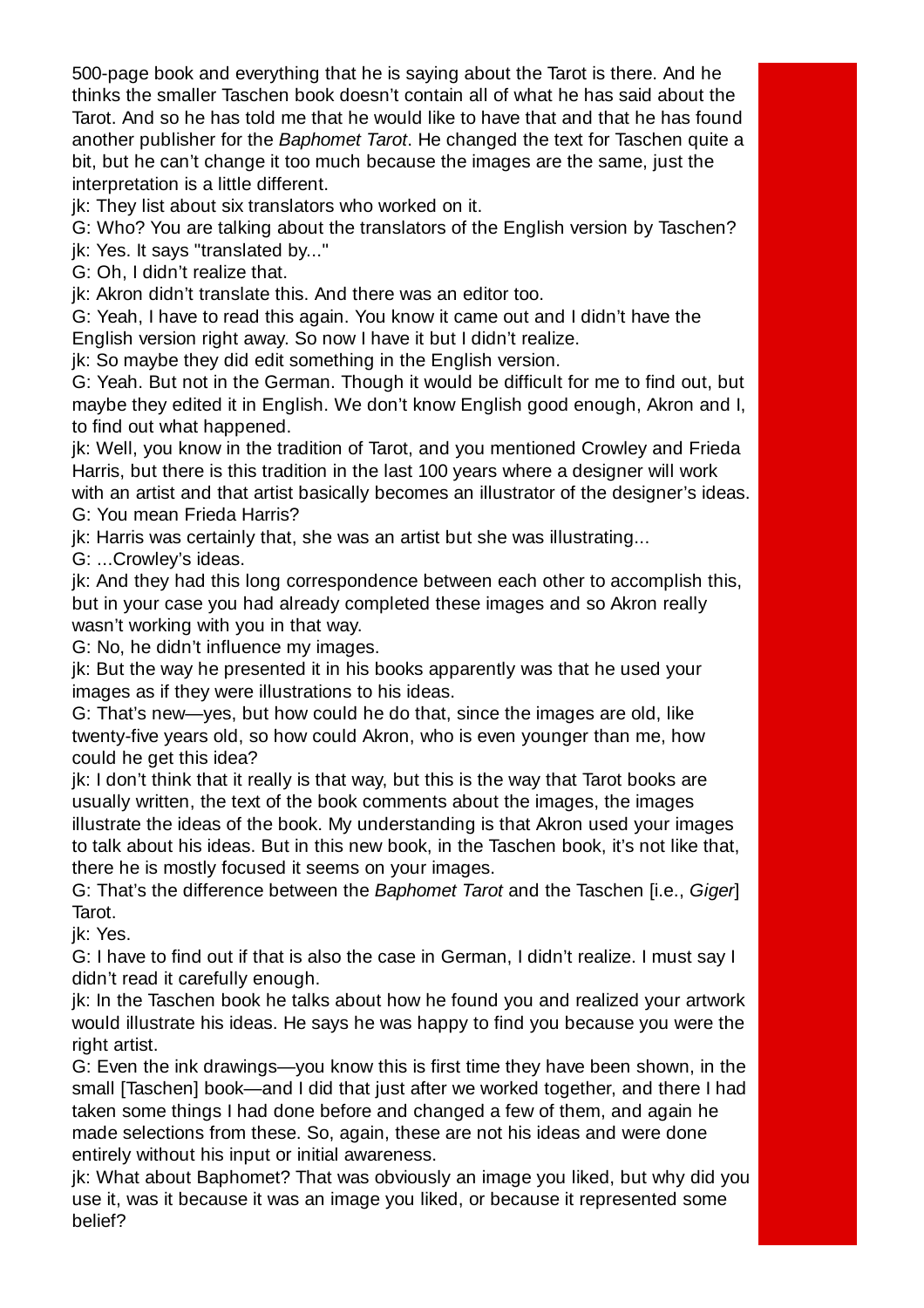G: I liked it as an image.

jk: But Akron has turned it into a religion.

G: You know, I did that back when I was doing my Spell paintings, 1973-'76 and I was fascinated by this Baphomet image, and so this was long before I met Akron, who I've known for about twelve years or so. Maybe '88 or so. I mean, it has absolutely nothing to do with his ideas.

jk: You hadn't thought about this before? You didn't realize that...

G: No. I didn't realize that. And you know it's not as important as for you probably. jk: Well, I don't mean to cause trouble.

G: (laughs) Yeah. You know, I said I have this problem that I need to more carefully read Akron's text because it's too much, too much fantasy, and so I am busy with other stuff—it's funny, it's nice to hear that someone is studying that carefully and now I know a little bit more about that.

jk: The thing is I liked your paintings as Tarot images. And I saw why those choices might have been made, and I was interested to write about that myself, about how that would work. But in reading his website, and his introduction to the book, his main motivation was to talk about his religious ideas. And I don't think he was trying to do something bad or rude to you, but I think this was something Taschen realized—which is that this work is YOUR work—and that's what is interesting to people and maybe not so much Akron's ideas about Baphomet.

G: True. Taschen would never normally publish a Tarot book, he was just interested in my paintings, and not in Akron's writing, but I think it's like this—I don't want to make Akron unimportant, or whatever, because he did the Crowley book, the thing he did with that other guy [Hajo Banzhaf], and Akron does really know a lot of things.

jk: So, back to these Baphomet images, did you know that they originated with an occultist named Eliphas Lévi?

G: Sure. I read the whole book [Transcendental Magic] at the time.

jk: You did read that?

G: It was much earlier.

jk: What influence do you think those occultist writings had on you?

G: I don't know. I can't tell you. I was fascinated, like everybody, about these magicians, and I was fascinated by Crowley's drawings and paintings—I got a catalog of an exhibition of his drawings and paintings in London. I was always very interested in his paintings, because I understood that better than his text. His text is very difficult, and it was not translated much at the time.

jk: It's difficult in English also.

G: Yes, I think so. It's really hard.

jk: So, you saw these images—

G: I got the catalog from a friend of mine. I didn't see the show.

jk: So these images of Frieda Harris in the Thoth deck were interesting to you, but the text Crowley wrote didn't influence you?

G: No.

## **[end of first interview—we agreed to talk again the next day]**

## **Second Interview: Jan 31, 2001**

jk: We talked about a lot of things yesterday, but one of the things I wanted to ask you tonight concerns a kind of *trick* that seems to be working in some of the cards, or maybe in your paintings, and that is that a number of the images, the cards, seem as if they were designed to turn upside-down, to obtain a second or reversed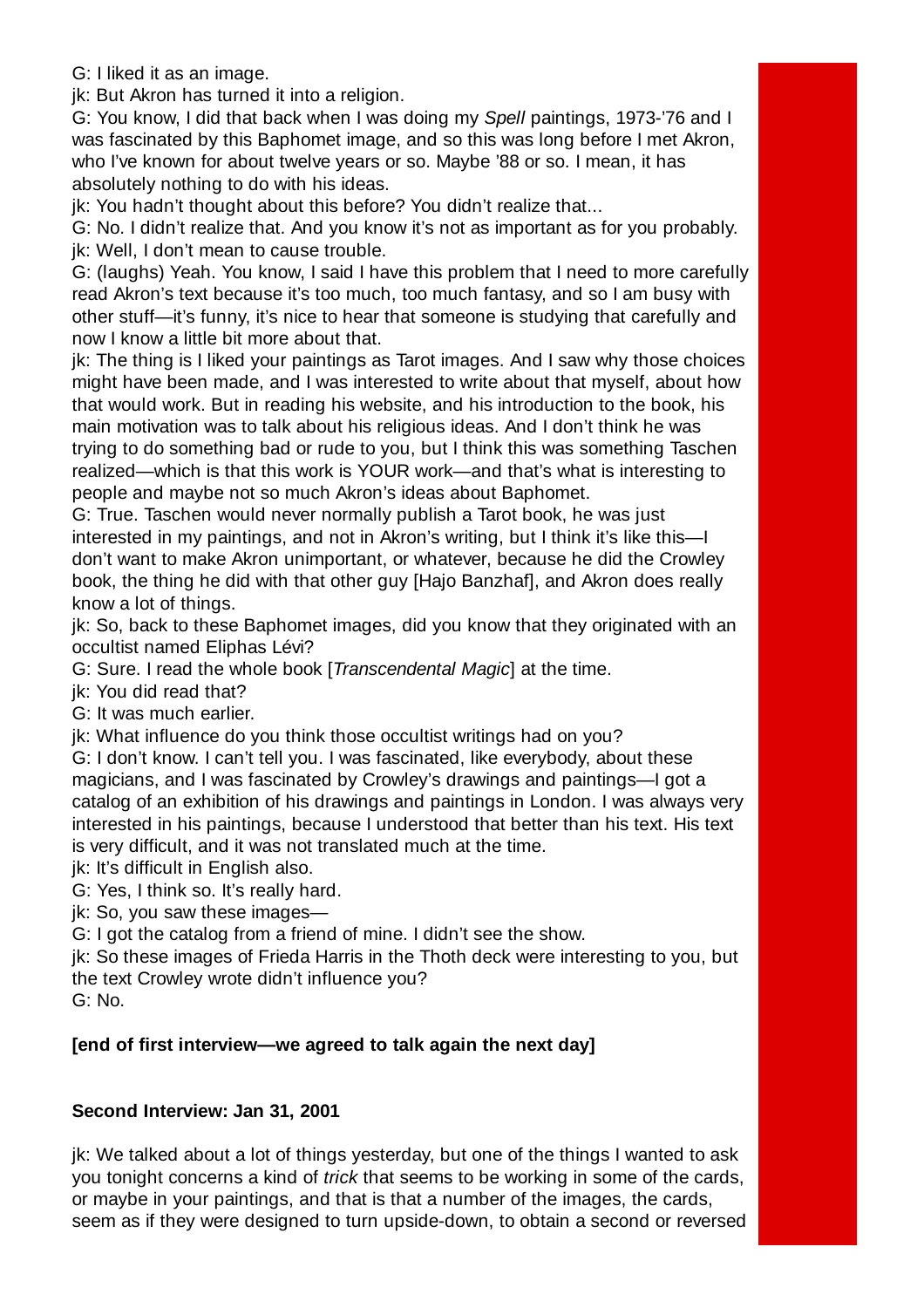view. Do you understand?

G: No, not really. Only maybe in the Magus painting, the Spieglebild.

jk: I was looking at the High Priestess.

G: That's a Spell painting. With the babies.

jk: If you turn that upside down it's actually quite interesting, because it looks like a reversed crucifixion, the feet become hands, there's a light which is now at the top, and the head becomes the head on the cross. And so I was wondering if that sort of thing, that result, was intentional. I take it that you're saying it wasn't.

G: No, I didn't work it out upside down, I never turned it around.

jk: Akron talks about turning over a couple of cards, and viewing them that way. Of course, in reading Tarot cards you often turn them upside down, and they have meanings upside down.

G: Yes—I remember that when I was in Dali's home—I had some prints of my work for the Necronomicon with me, for the book in '75, and I showed him these and there was the Li painting, and he also looked at that upside-down. He turned it around and he had seen some face or some elephant or whatever—I remember that.

jk: A lot of your images are symmetrical—

G: Yes.

jk: So it is probably easy to turn them around and see things.

G: That's true.

jk: But the creation of a reversed image is not a conscious intent on your part? G: No, I just did them like that, I didn't turn them around. It's also not so easy, you know in the beginning I worked on these paintings just on a roll of paper which I fixed with two nails on the wall and I spread out just the top so I could work on it. I had to sit to work with the airbrush so I set my elbows on my knees, so they wouldn't move. So then I sprayed with the airbrush at about 70 centimeters high, on the upper part of the painting, and when I finished that part I would roll that up some more and fix the nails higher to move the painting up to work on the next part. So finally I was through with the painting from top to bottom. And so I had never really had an overview of the whole painting till the end when the paper was rolled out completely. Then I finally saw what it looked like. I couldn't see the rest of the painting when I worked on the upper part—it was not stretched out—the surface was not rolled out so I had only the surface I was working on in my view. Maybe that has something to do with it—it makes the whole thing have less fixed perspective. Otherwise, if you work on the whole image on a piece of wood and it's upright and you have to stand on a chair to work on a large painting, then you work more underneath it, and you work the figures while standing up or being under the image and so you have more perspective working underneath the whole thing. But the way I worked—that didn't happen. So the paintings I have like that, with a perspective, have been changed after I finished the whole thing. I made a kind of lift for the paintings in my home, so I could move them up and down in a slit I cut in the floor. I could work on it them even sitting, fixing my elbows on my knees, and working on a part even when the whole work was already done, even with the under part already done, so I could overwork them.

jk: So are you saying that the way you work may contribute to a person seeing a reversed image?

G: I did it so I could eliminate some mistakes—for instance, I made a human figure and that figure was done in the first way I told you, from top to bottom. And then later on, as I saw the whole thing, as I raised it, I might change the perspective, as if seen from underneath. On some paintings I thought I had to change that to a more correct perspective. But on others I have left it so that from every point of view they appear correct.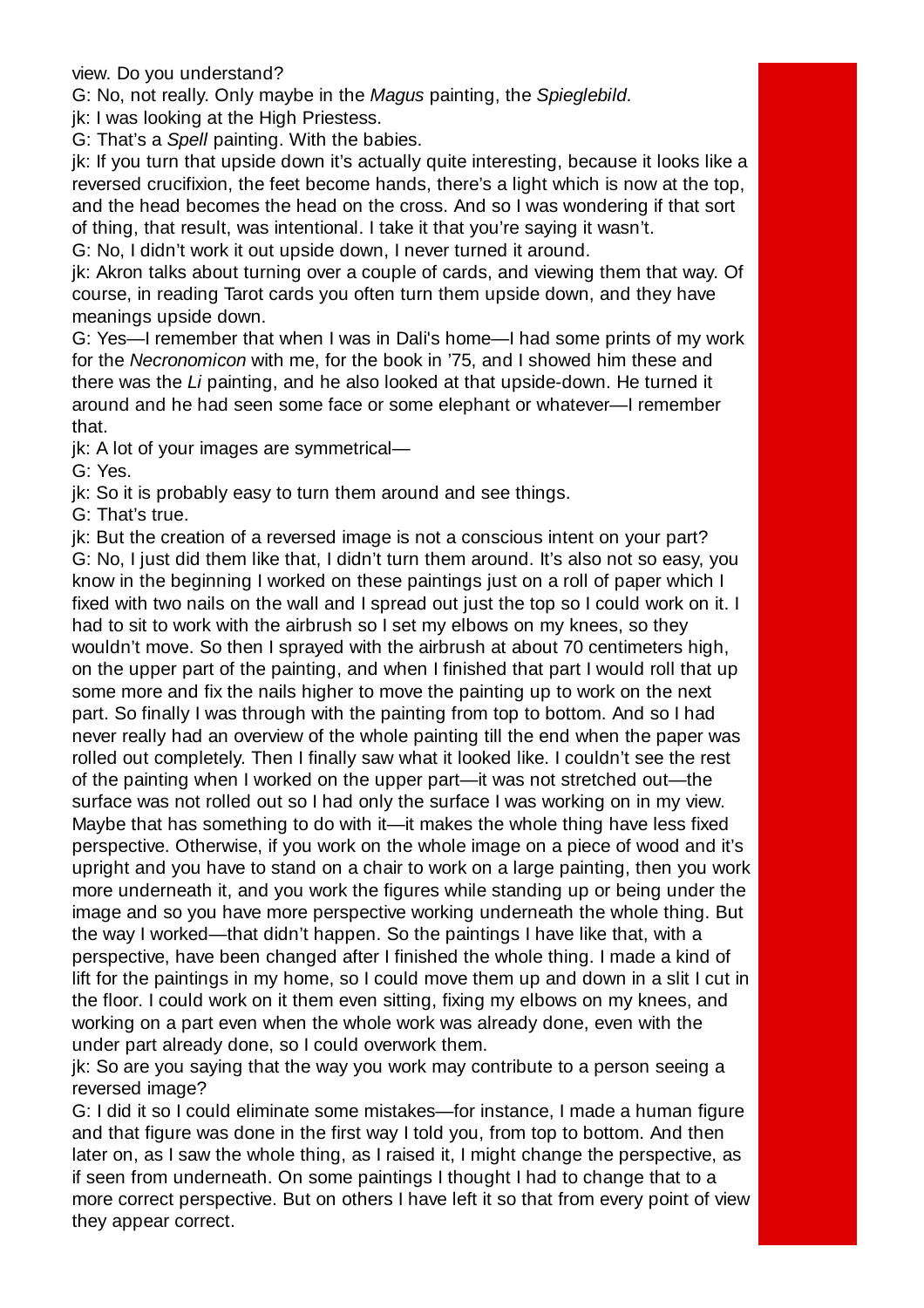jk: Many of your images elicit a strong emotional response from the viewer. Is that something you want, or do you think of that? Do you understand? G: No.

jk: Many of your images cause strong emotions in people.

G: Yes, because they are—Jung talked about it—archetypes.

ik: Do your images come from dreams?

G: Not mainly, no. In a normal dream it doesn't appear like that.

jk: Some people's dreams are like that.

G: (laughing) Yeah, but not mine, I don't see them like that.

jk: Do you think about these images as being awake dreams?

G: I don't know where this kind of world—I don't know—it could come from mushrooms, psychedelic images.

jk: You know, that reminds me, I'm very fascinated with the Fool image, the fellow with the shotgun. Now I found a reference to an earlier draft of this same image—did you do an earlier version of this?

G: Of the Fool, Pump Excursion—yeah I did four versions of it, and they were some of the latest things I did. After that I stopped painting—or nearly stopped—I had to finish some things but not much. I think the last painting I did was the work on Species.

jk: So the thing is when I looked at this, and I was reminded of this when you mentioned mushrooms, but the date I had on this was wrong—it's 1988 right?

G: Pump Excursion is about '87.

jk: The way he holds the shotgun, is that—

G: It's to blow away his head.

jk: But is the attitude of his hands significant, he holds the weapon in a very delicate and particular way.

G: Yeah, yeah—I mean the gun is not built to hold it like that.

jk: When I first looked at this I thought it looked like a bong.

G: A what?

- jk: Do you know what a bong is?
- G: No.

jk: A water pipe.

G: Ah!!

jk: For smoking marijuana.

G: Yeah, it was like a flute, like an instrument to play.

jk: His cheeks are puffed out.

G: Yeah, to make music. I wanted people to think at first that it is an Indian who plays an instrument.

jk: Do you mean from India—or an American Indian?

G: American Indian.

jk: So this pyramid in the back is Mayan or Aztec or something?

G: Yes.

jk: OK, good. And you may recall our discussion yesterday about the guillotine blade and how that seemed to be the Magician's tool but this is not mentioned. And in the Taschen text, in the English version, they don't even mention this image in the background. Akron talks about steps, but not about the pyramid. So you intended this figure to look Mayan?

G: Yes.

jk: What's interesting, and I don't know if you're aware of this or thought about this in the context of the choice of this image for this card, but the steps leading up the pyramid reminds us of the blood sacrifice, the removal of the heart, and there is the solar aspect of this, the worship and feeding of the Sun. This is also a part of the occult tradition we find in the discussions of the Fool card. Did you know this when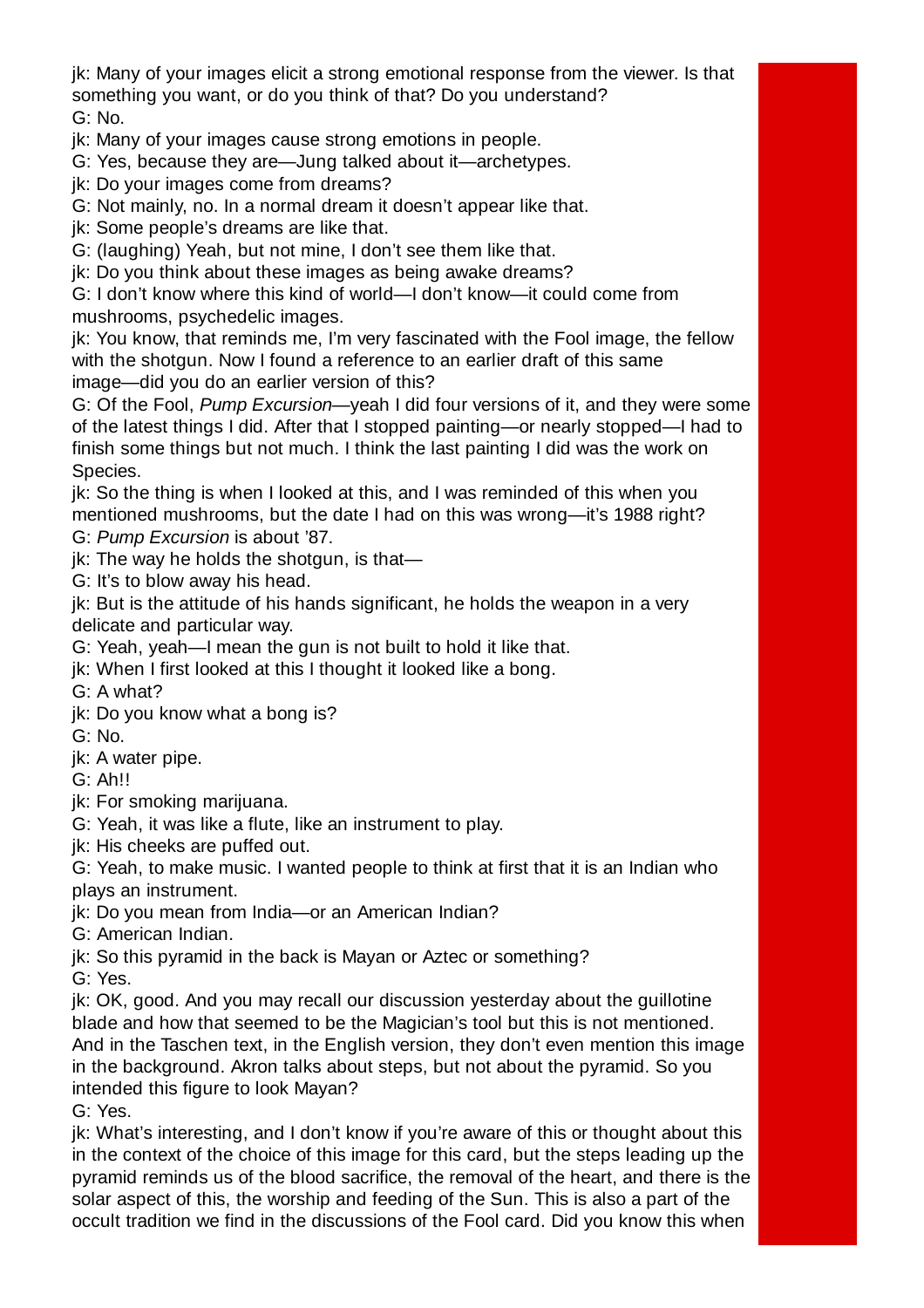Akron chose this image for this card? G: No.

jk: Again, I don't know if perhaps he mentioned this in the longer text and it just didn't make it to the English version, do you?

G: No, I don't know.

jk: There's again a symmetry in this Fool image, a cross at the bottom, a St. Andrew's cross, several crossing elements.

G: Crosses in this painting? I don't remember.

jk: Well, the arm and her leg form an "x" at the bottom, and the shotgun and his hand form an upward cross—which matches the pyramid rising up as well.

G: Yes.

ik: So that was not intentional?

G: No.

jk: You do a lot of interesting things accidentally.

G: Yeah, it looks like it. Well, what I wanted to do with that painting was show that in the end he would be looking at the last thing he saw when he was born—where he was coming from was his last view.

jk: Are those headphones on his head?

G: What they are—it's a kind of joke, they are ear protectors—so he doesn't hurt his ears when he shoots.

jk: Right. That's a little subtle. I thought you had him listening to music.

G: Right, that could also be the case. So he wants to avoid damaging his ears.

jk: I think this is a very compelling image, do you—I haven't read a lot of reviews of your work—do women find this offensive?

G: Excuse me!

jk: Do women find this kind of image offensive? I think a lot of your images incorporate women in ways that some women might find offensive.

G: What does this mean—"offensive"?

jk: Oh—

G: They dislike it?

jk: It would make them angry.

G: That could happen.

jk: Why did you stop painting?

G: Because I was tired of working with the airbrush, it is a lot of work. You know if I have some idea, I just use the ink or pencil or ballpoint, and what I'm doing now is to turn my two-dimensional things into three-dimensional objects. Anyway, my paintings should turn into sculptures.

jk: They look like sculptures anyway.

G: Yeah, that's true.

jk: So that was what you always wanted to do.

G: Yes, in a way, yeah. I always liked architecture.

jk: So you could make a three-dimensional Tarot card.

G: A three-dimensional Tarot card?

jk: Sure, a Tarot sculpture. See, this is the problem with Tarot, it is trapped in two dimensions. This is actually a problem in some of the images Akron chose for your Tarot, not that there is a problem IN the image, but that the image had to be cut in order to fit the card.

G: Yeah, because some of the cards have been taken from larger pieces.

jk: But there is this problem anyway in Tarot, because the viewing area is so small—you do lose details of the symbols. So in my view the images need to be liberated from this and that's what 21st-century Tarot will be about, getting the symbolism off these pieces of cardboard into different environments, so you could do a sculpture if you wanted.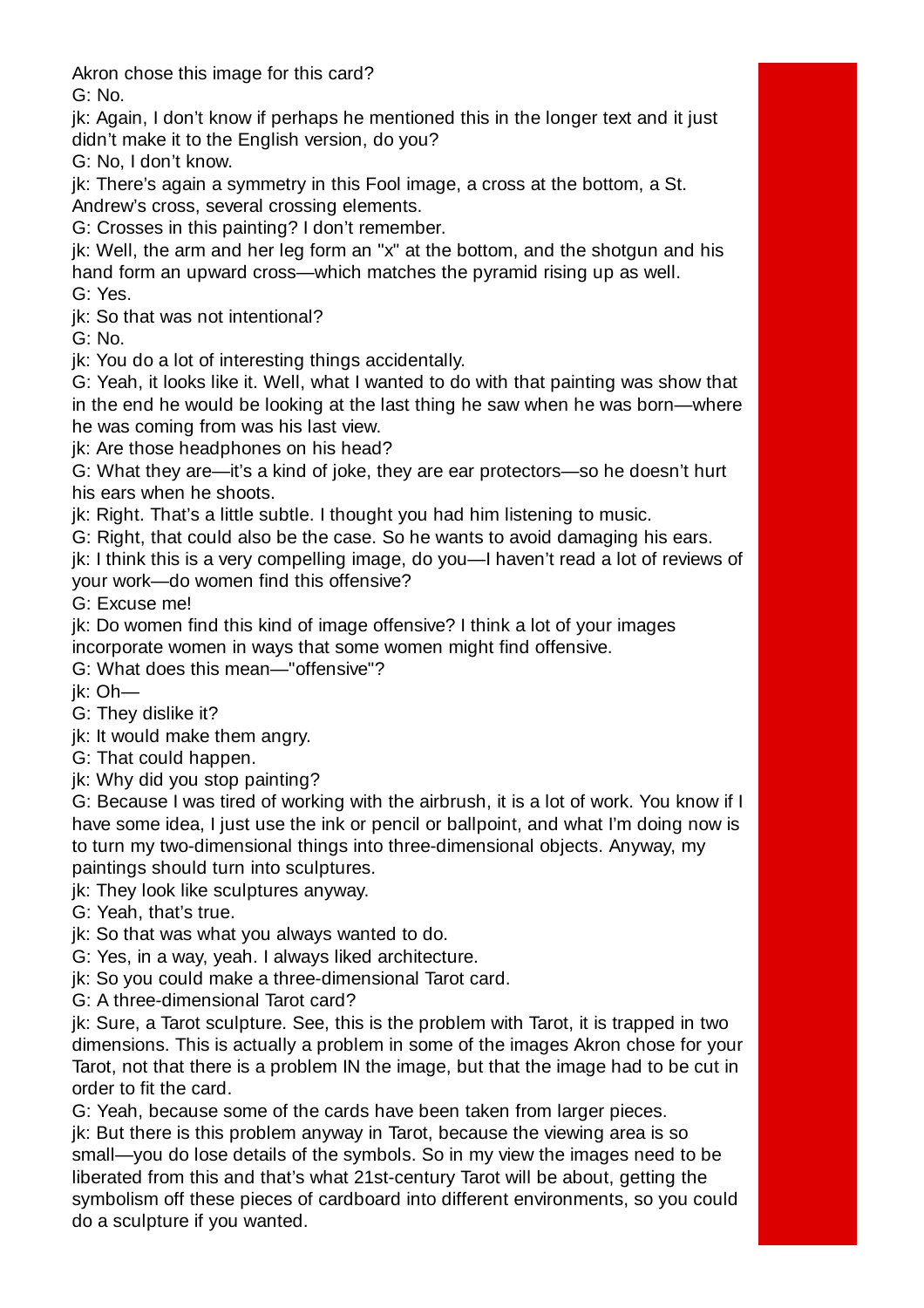G: Yeah—some objects are of course existing, like the gun, I have a pump shotgun like the one in Pump Excursion.

ik: Do you like guns?

G: Yeah, sure.

jk: Do you like the mechanical aspect?

G: Yes, I don't shoot them. When I was young, a young boy, I already had guns, my father gave me—what was it—a Mauser, a pistol.

jk: How young were you?

G: I was about eight. And my father was in the military, and was an instructor, and I was fascinated about weapons—you know I shot around when I was younger, with friends, we experimented in different ways with weapons—and then when my military service came when I was about 20 I completely lost the interest in it. And then I had this strange dream, when I was about 40, or maybe a little older, and through this dream I went to an instructor of weapons and began again to buy weapons and to shoot but for just a short time and then I gave it up. Strange, no? jk: What do guns mean to you?

G: Like the airbrush. It's a kind of magic instrument, you can make something happen at a distance—and you don't touch the image. It's like it's done through someone else's hands. The airbrush is the same thing, the painting starts to exist without touching the canvas surface and that's the difference between the brush and the airbrush.

ik: That distance—what does it mean?

G: You won't see it—how it happens, it just happens.

jk: So in this image of the Fool the shotgun is a flute, so it becomes a musical instrument.

G: I used to play a certain wild saxophone.

ik: Like jazz?

G: Yes.

jk: What kind do you like?

G: In earlier days I liked Dixie-Land and then I stayed with John Coltrane.

jk: Did you like Charlie Parker?

G: Yes.

jk: I wanted to ask just one other thing I think. In all these cards that are in this deck, which one still has the most personal relevance to you—which one are you most connected to?

G: I don't know—I mean, the Li paintings are very personal—you know she commited suicide one year later. And that was in '75, and I did the painting in '74. Two Li paintings. One is in the Tarot—that was the one that Dali turned around and looked at.

jk: Everyone wants to turn them around.

G: It was a method he had of looking at his own images—to see them in another way. Dali liked to have a painting with seven different views or meanings. He called it his "paranoid method", or something like that, to find some new figures or images.

jk: From talking to you it seems that you want and need people to find something in these images.

G: Oh no, no. I did not ask Dali to find something new in the paintings. I just showed him the paintings because I wanted to have him write a Foreword to my book—and because of him I could later on work on a film [Dali had shown a catalogue of Giger's paintings to Alejandro Jodorowsky, which led to Giger's first film assignment, Dune].

jk: I didn't mean just Dali, I meant in general, most people. It sounds like what you are saying is that the artist is hoping that people will find a part of themselves, their